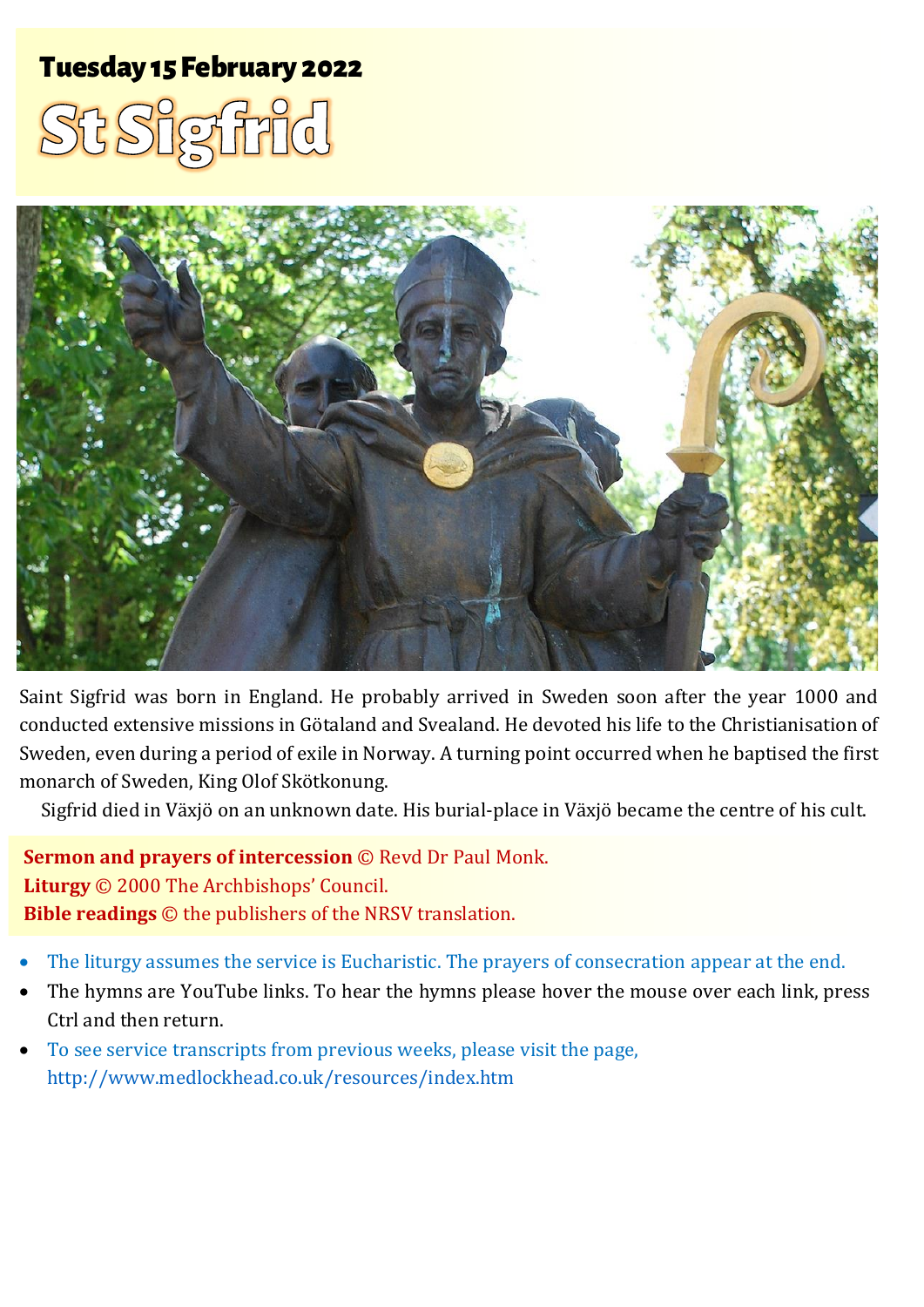### **Introduction and welcome**

HYMN 1 **Jesus [Christ, grow thou in me](https://www.youtube.com/watch?v=4RF_ZYJ1Umw)** (click on this link to hear the hymn)

## **The Welcome**

In the name of the Father, and of the Son, and of the Holy Spirit

All **Amen.**

The Lord be with you

All **And also with you.**

## **The Preparation**

All **Almighty God,**

**to whom all hearts are open, all desires known, and from whom no secrets are hidden: cleanse the thoughts of our hearts by the inspiration of your Holy Spirit, that we may perfectly love you, and worthily magnify your holy name; through Christ our Lord. Amen.**

Our Lord Jesus Christ said:

The first commandment is this: 'Hear, O Israel, the Lord our God is the only Lord. You shall love the Lord your God with all your heart, with all your soul, with all your mind, and with all your strength.'

And the second is this: 'Love your neighbour as yourself.' There is no other commandment greater than these. On these two commandments hang all the law and the prophets.

#### All **Amen. Lord, have mercy.**

God so loved the world that he gave his only Son Jesus Christ to save us from our sins, to be our advocate in heaven, and to bring us to eternal life. Therefore, let us confess our sins in penitence and faith, firmly resolved to keep God's commandments and to live in love and peace with all.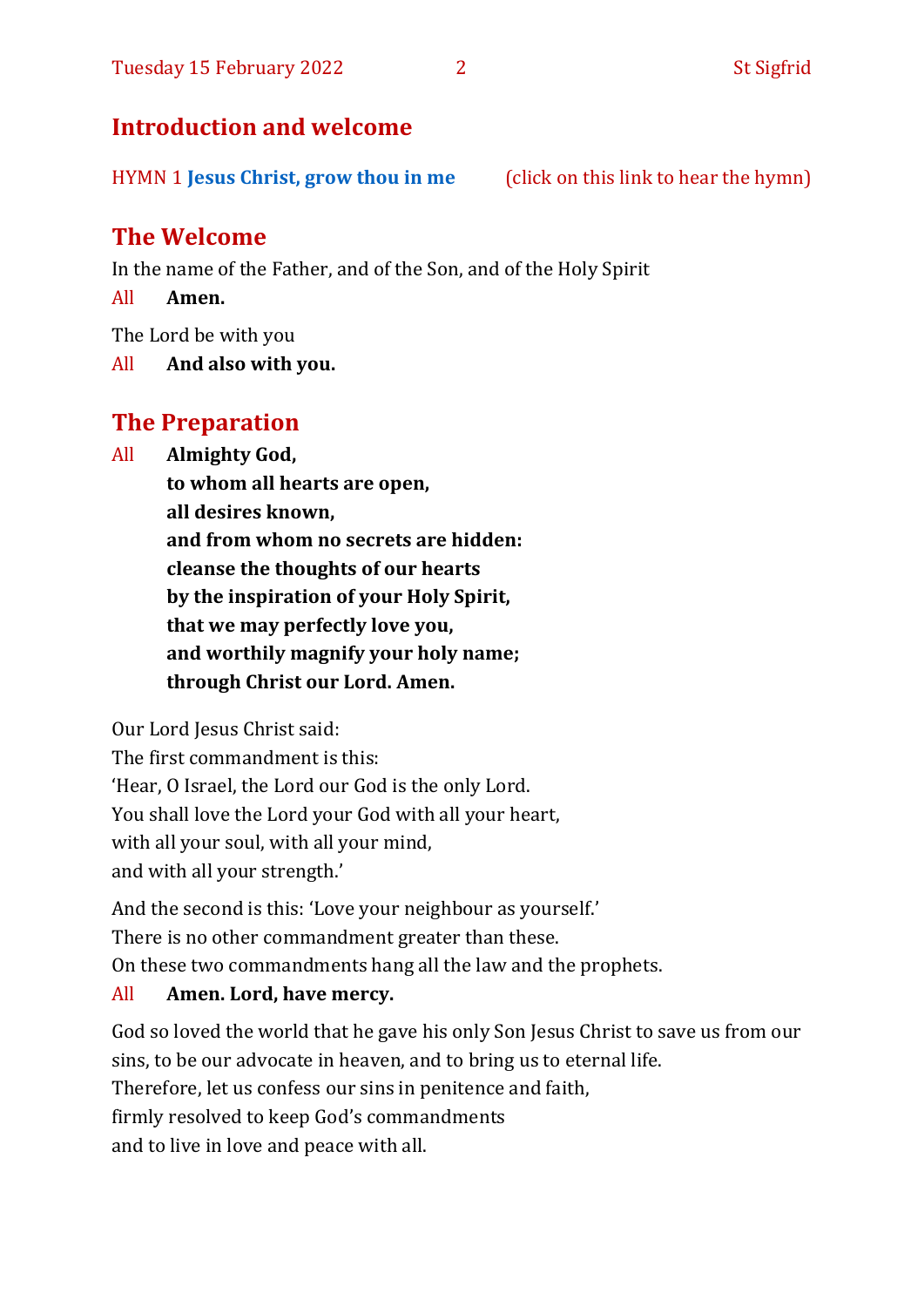All **Almighty God, our heavenly Father, we have sinned against you and against our neighbour in thought and word and deed, through negligence, through weakness, through our own deliberate fault. We are truly sorry and repent of all our sins. For the sake of your Son Jesus Christ, who died for us, forgive us all that is past and grant that we may serve you in newness of life to the glory of your name. Amen.**

Almighty God,

who forgives all who truly repent, have mercy upon you, pardon and deliver you from all your sins, confirm and strengthen you in all goodness, and keep you in life eternal; through Jesus Christ our Lord. All **Amen.**

# **The Gloria**

This Gloria is sung to the tune of 'Cwm Rhondda'. Click **[here](about:blank)** for the tune.

All **Glory be to God in Heaven, Songs of joy and peace we bring, Thankful hearts and voices raising, To creation's Lord we sing. Lord we thank you, Lord we praise you, Glory be to God our King: Glory be to God our King. Lamb of God, who on our shoulders, Bore the load of this world's sin; Only Son of God the Father, You have brought us peace within. Lord, have mercy, Christ have mercy,**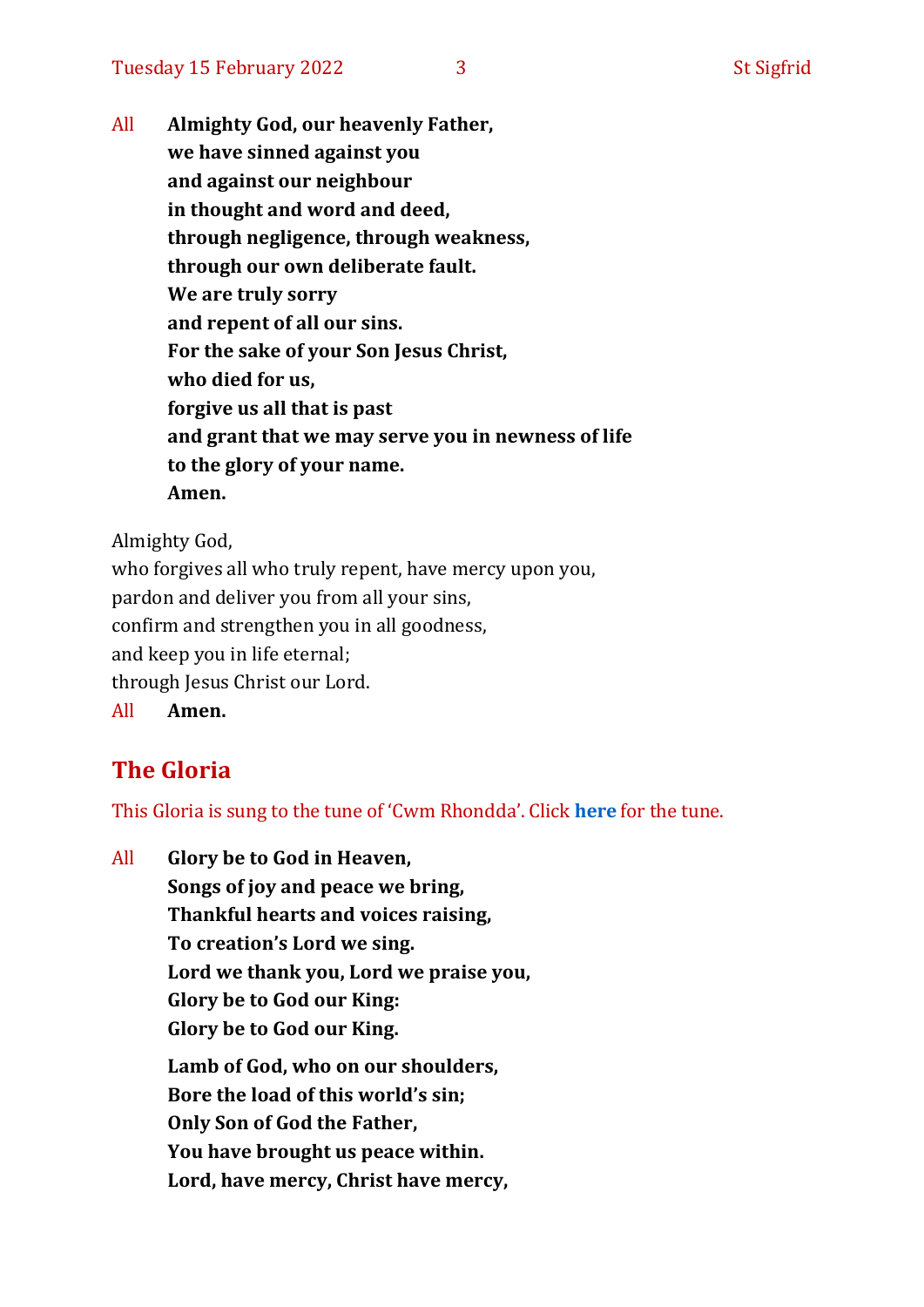**Now your glorious reign begin: Now your glorious reign begin.**

**You O Son of God are Holy, You we praise with one accord. None in heav'n or earth is like you, Only you are Christ the Lord. With the Father and the Spirit, Ever worshipped and adored: Ever worshipped and adored.**

## **The Collect for St Sigfrid**

Everlasting God,

who renewed the Church in Sweden and Denmark through the faithful service of your bishop Sigfrid: give us the grace to embrace every opportunity to bear witness to the Gospel; through our Lord Jesus Christ, your Son, who lives and reigns with you in the unity of the Holy Spirit, God, for ever and ever.

All **Amen.**

## **First reading**

A reading from the Book of Psalms

Refrain Righteous are you, 0 Lord, and true are your judgements.

- 12 Blessed are those whom you chasten, O Lord,  $\blacklozenge$ whom you instruct from your law;
- 13 That you may give them rest in days of adversity,  $\blacklozenge$ until a pit is dug for the wicked.
- 14 For the Lord will not fail his people, ♦ neither will he forsake his inheritance.
- 15 For justice shall return to the righteous, ♦ and all that are true of heart shall follow it. [*R*]
- 16 Who will rise up for me against the wicked?  $\blacklozenge$ Who will take my part against the evildoers?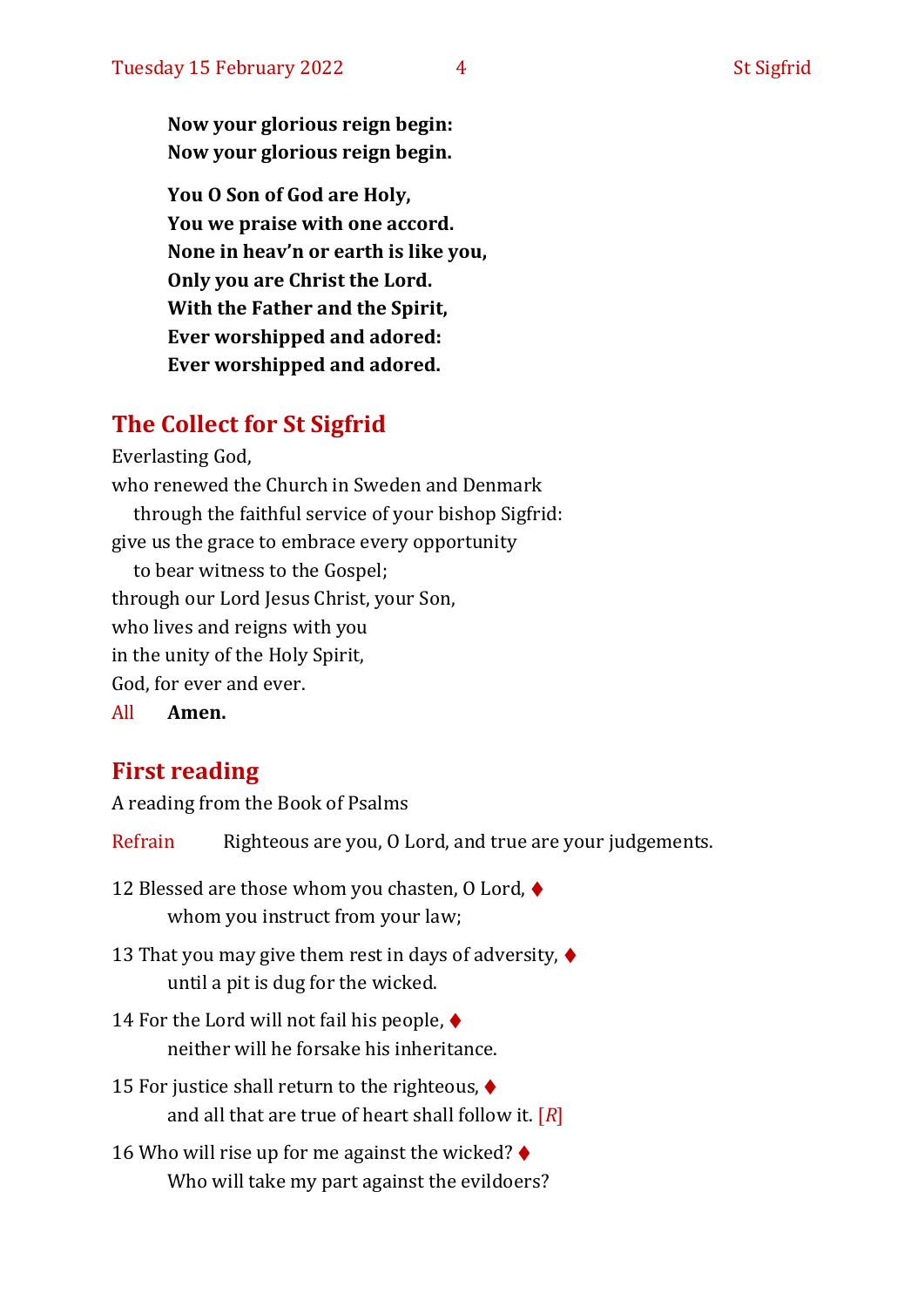- 17 If the Lord had not helped me,  $\blacklozenge$ my soul would soon have been put to silence.
- 18 And when I said, 'My foot has slipped',  $\blacklozenge$ your loving mercy, O Lord, upheld me. [*R*] *Psalm 94:12–18*
- All **Glory be to the Father, and to the Son, and to the Holy Spirit: as it was in the beginning, is now, and ever shall be, world without end. Amen.**

# **Second reading**

A reading from the Letter according to St James

Blessed is anyone who endures temptation. Such a one has stood the test and will receive the crown of life that the Lord has promised to those who love him. No one, when tempted, should say, 'I am being tempted by God'; for God cannot be tempted by evil and he himself tempts no one. But one is tempted by one's own desire, being lured and enticed by it; then, when that desire has conceived, it gives birth to sin, and that sin, when it is fully grown, gives birth to death. Do not be deceived, my beloved.

Every generous act of giving, with every perfect gift, is from above, coming down from the Father of lights, with whom there is no variation or shadow due to change. In fulfilment of his own purpose he gave us birth by the word of truth, so that we would become a kind of first fruits of his creatures. *James 1:12–18*

This is the Word of the Lord

All **Thanks be to God.**

HYMN 2 **[Jesus, remember me](https://www.youtube.com/watch?v=r6tVReXsioM)** (please click on this link to hear the hymn)

# **Gospel reading**

Hear the Gospel of our Lord Jesus Christ according to Mark

#### All **Glory to you O Lord.**

The disciples had forgotten to bring any bread; and they had only one loaf with them in the boat. Jesus cautioned them, saying, 'Watch out—beware of the yeast of the Pharisees and the yeast of Herod.'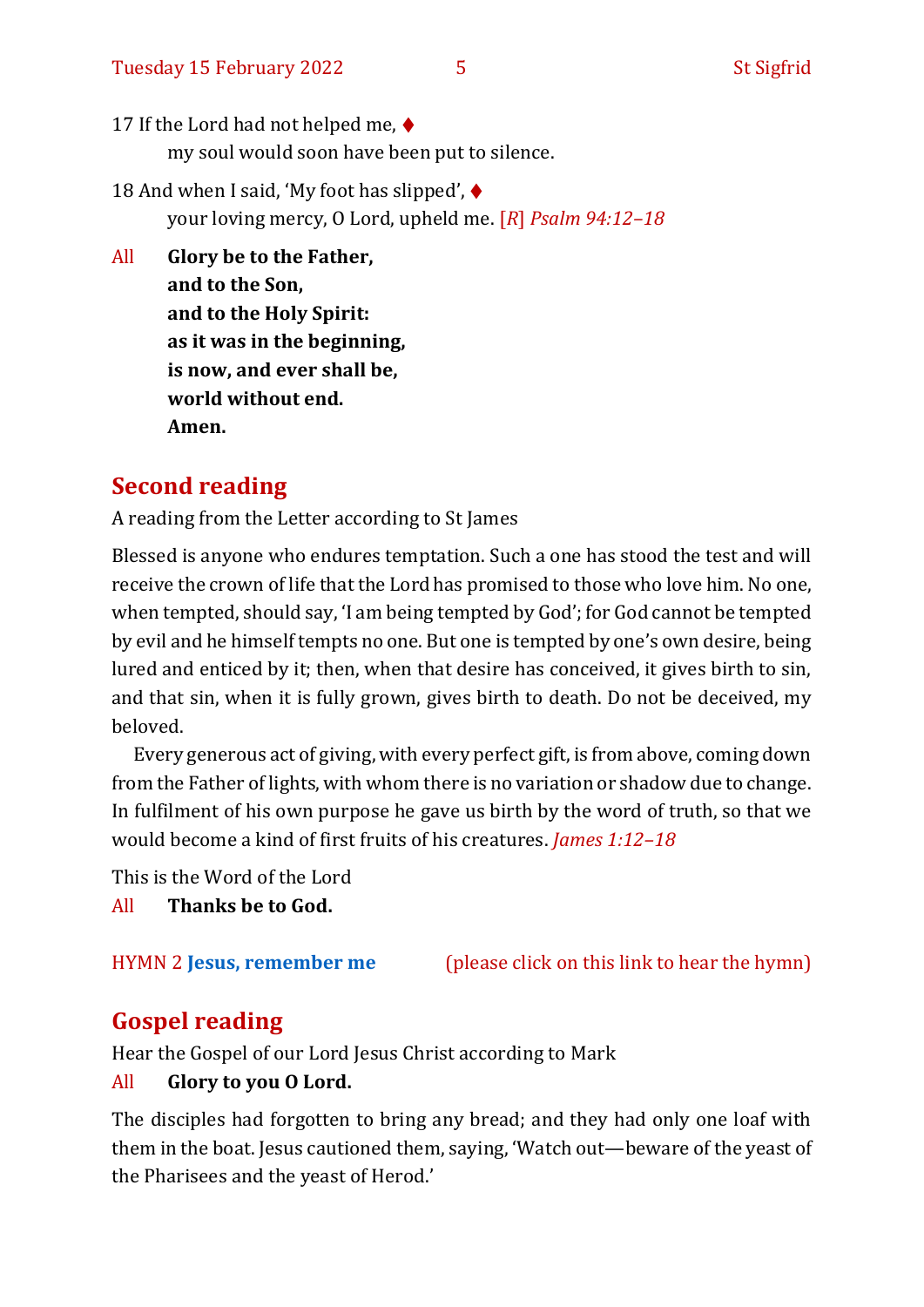They said to one another, 'It is because we have no bread.'

And becoming aware of it, Jesus said to them, 'Why are you talking about having no bread? Do you still not perceive or understand? Are your hearts hardened? Do you have eyes, and fail to see? Do you have ears, and fail to hear? And do you not remember? When I broke the five loaves for the five thousand, how many baskets full of broken pieces did you collect?' They said to him, 'Twelve.'

'And the seven for the four thousand, how many baskets full of broken pieces did you collect?' And they said to him, 'Seven.' Then he said to them, 'Do you not yet understand?' *Mark 8:14–21*

This is the Gospel of the Lord

All **Praise to you O Christ.** 

#### **Sermon**

Today's Gospel passage may seem a bit complicated with Jesus bombarding us with statistics. What he's saying is that one miracle started with a small amount of bread and fish yet he fed a great many people. Conversely, in a second and related miracle, he fed fewer people despite starting with more food. The story is meant to illustrate the cause and effect of faith: a greater faith has a greater effect.

Similarly, James in his epistle speaks about temptation and what happens when we succumb or do not: we either sin or gain eternity as a consequence. And today's Psalm is much the same. To paraphrase its refrain, 'God is righteous *and in consequence* his judgements are true'—it's all framed in the language of cause and effect.

We're so familiar with the argument of 'cause and effect' that we fail to grasp its scope. We see simple examples everywhere: we heat food and it cooks; we use a hotter oven and the food cooks faster; we add a small amount of salt and can barely taste it but add a larger amount of salt and we become thirsty; and so on.

Investigations in the scientific world often progresses by experiments, which is a way of saying someone does something in a laboratory (they change a chemical, concentration, temperature, pressure, and so on) then analyse its effect. When conducted carefully, an experiment is a powerful way of looking at the world. Our understanding grows and the world can become a better place.

We rarely think in terms of 'cause and effect' in the spiritual world, but again the idea is everywhere if we look for it. For example, the Christian who thinks about their faith and meditates before a service in the Church is more likely to feel different afterwards—they feel peace or maybe fulfilment. Sometimes it's less tangible. As C S Lewis famously said, 'When I pray coincidences happen and when I stop praying they stop.'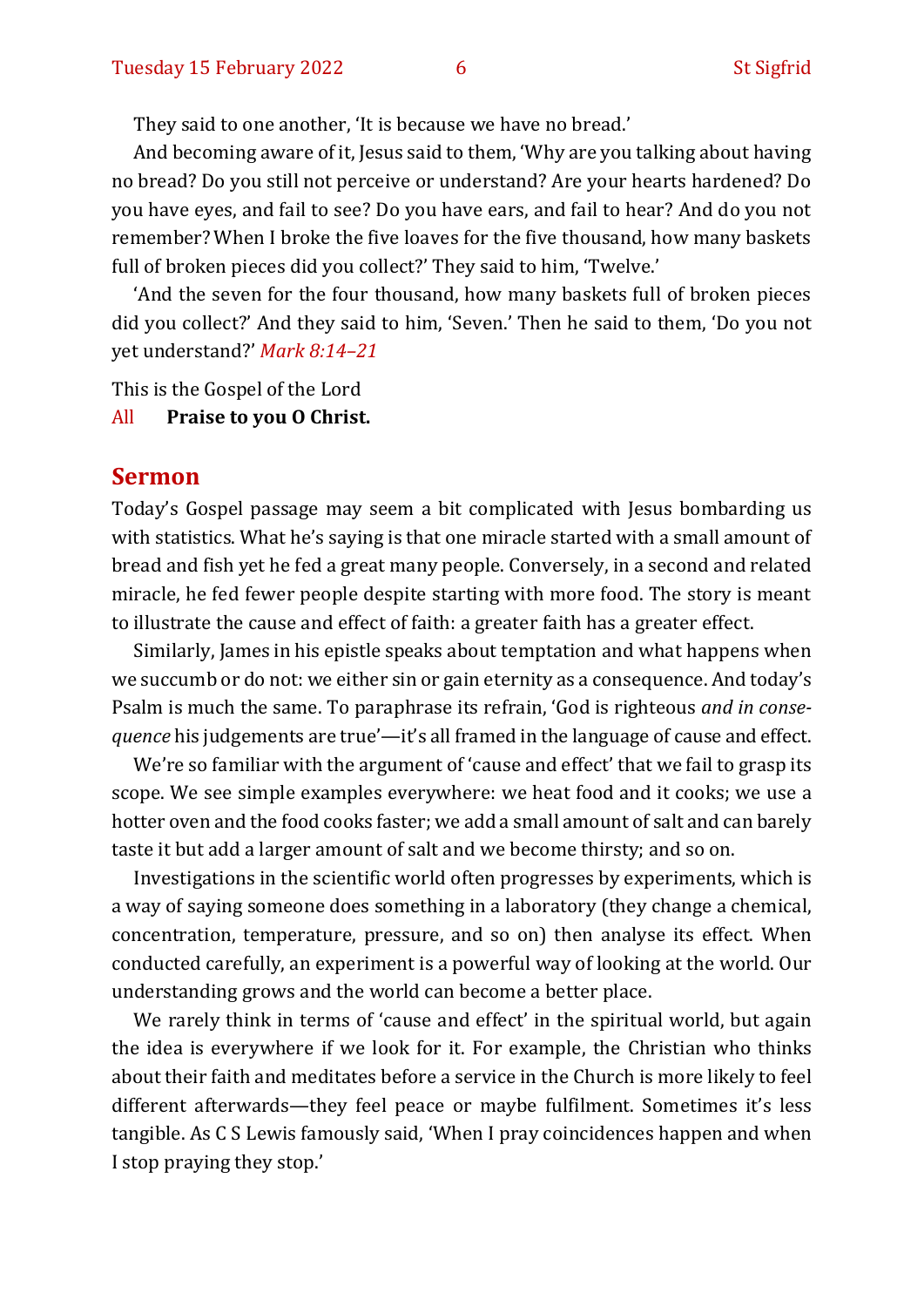These thoughts suggest that Christian growth can be analysed. That growth cannot be quantified in the same way as an experiment in science. It's silly to say, 'I'm 11.2% better at being a Christian than I was last year!' But we can look for trends and patterns. Here are a few examples:

We are more likely to feel closer to God if we pray at a time when we're fully awake than if we pray at the end of a long, busy day.

The Christian wo reads the Bible regularly and often will understand the nature of God much better than the Christian who does not.

The disciple and chooses which of the Commandments to follow will not grow in their awareness of God as fast as they would by following the Commandments closely.

The person who talks about their faith often will grow faster in their relationship with God than if they keep it to themselves.

These examples may seem trite, but they illustrate the essential truth that we *can* grow in faith; indeed, *God wants our faith to become as great as possible*. A few Bible verses are sufficient to demonstrate that truth: 'You must grow in the grace and knowledge of our Lord and Saviour Jesus Christ'(2 Peter 3:18); 'Jesus said, "Be perfect as your Heavenly Father is perfect" ' (Matthew 5:48); or even 'The prayer of a righteous person is powerful (James 5:16). There are a great many examples.

St Sigfrid was an evangelist. He wanted people to accept Christ and thence grow into Christlikeness. Like his converts, we are called to live lives modelled on Jesus. To that end, we are called to grow in faith. That growth will not happen merely because we tell it to. It will only grow if we look at our faith and make choices. Maybe that's why Jesus tells us to, 'Love the Lord with all your mind.'

## **The Creed**

Do you believe and trust in God the Father, the source of all being and life, the one for whom we exist?

#### All **We believe and trust in him.**

Do you believe and trust in God the Son, who took our human nature, died for us and rose again?

All **We believe and trust in him.**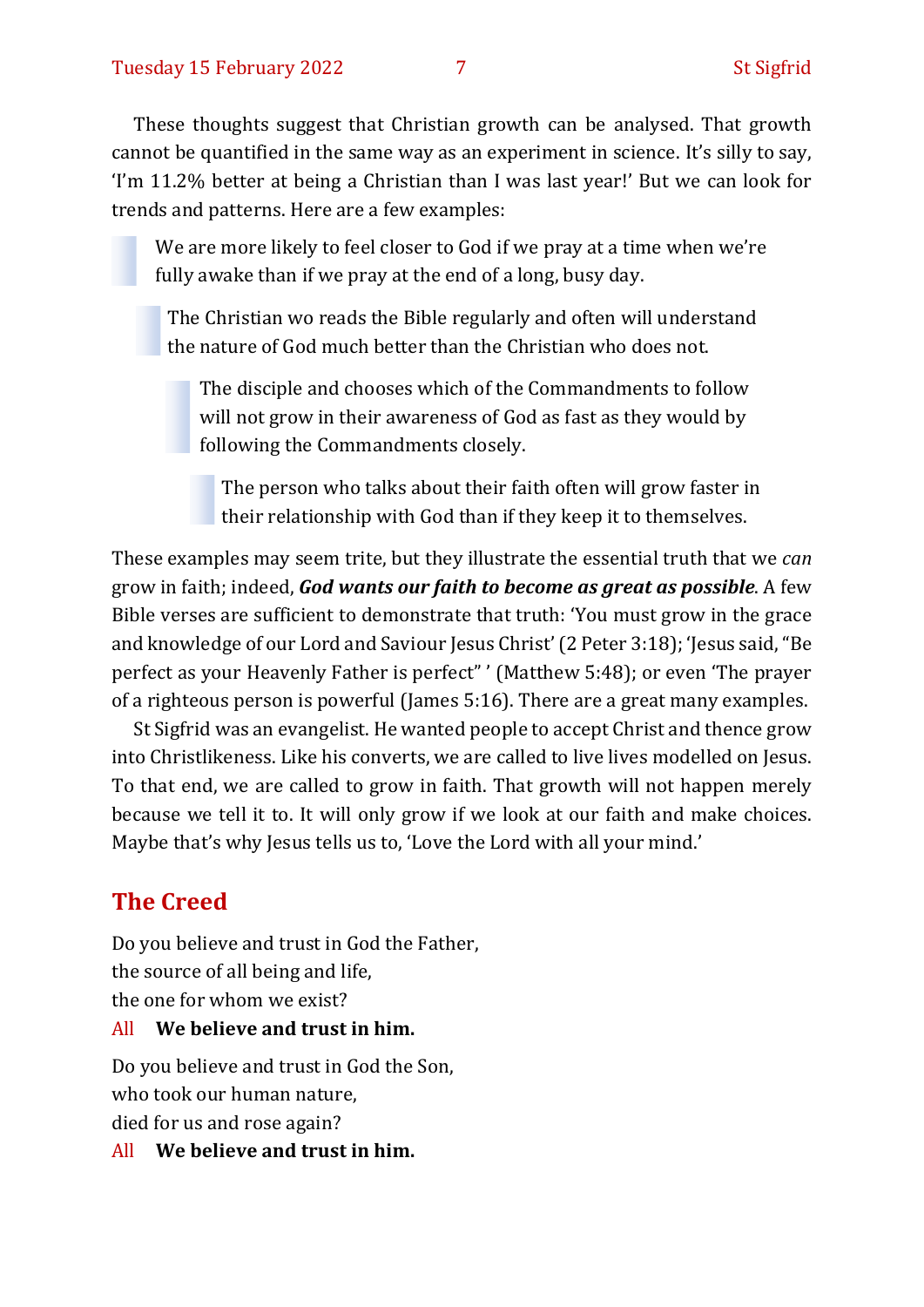Do you believe and trust in God the Holy Spirit, who gives life to the people of God and makes Christ known in the world?

#### All **We believe and trust in him.**

This is the faith of the Church.

All **This is our faith. We believe and trust in one God, Father, Son and Holy Spirit. Amen.**

## **Prayers of intercession**

These prayers are inspired by Holy Week and the Passion of Jesus.

Jesus prepared to give up everything for you. We confess that we have wilfully kept ourselves from you and used our time and possessions for ourselves alone. Loving God, help us to be more like Jesus:

#### All **I want to be like Jesus**

Jesus prepared to meet with you. We confess that we have wilfully refused to meet with you in prayer, scripture or sacrament.

Loving God, help us to be more like Jesus:

#### All **I want to be like Jesus**

Jesus fought against the powers of darkness. We confess that we have wilfully refused to fight against temptation.

Loving God, help us to be more like Jesus:

### All **I want to be like Jesus**

Jesus cleansed the Temple. We confess that we have wilfully failed to cleanse the Temple of our hearts.

Loving God, help us to be more like Jesus:

### All **I want to be like Jesus**

Jesus gave is the sacrament of communion—bread and wine made holy. We confess that we have wilfully refused to look beyond outward and visible and refused to look for the inward and spiritual.

Loving God, help us to be more like Jesus:

### All **I want to be like Jesus**

Jesus washed the feet of His disciples. We confess that we have wilfully failed to live lives of humility and self-emptying.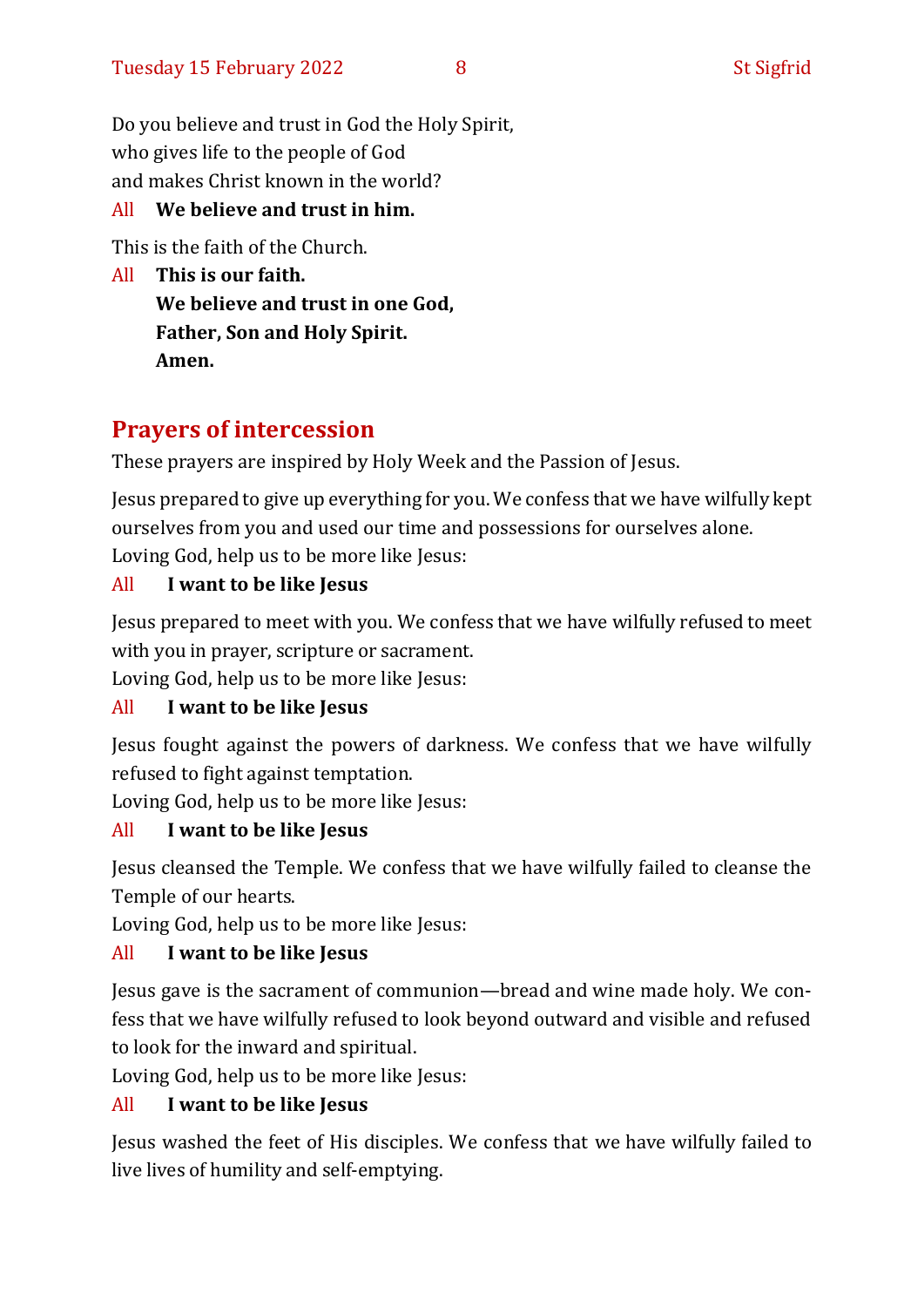Loving God, help us to be more like Jesus:

#### All **I want to be like Jesus**

Merciful Father,

All **accept these prayers for the sake of your Son, our Saviour Jesus Christ. Amen.**

# **The peace**

Peace to you from God our heavenly Father. Peace from his Son Jesus Christ who is our peace. Peace from the Holy Spirit, the Life-giver

The peace of the Lord be always with you,

All **And also with you.**

HYMN 3 **[This fragile vessel](https://www.youtube.com/watch?v=8RXxDgv-HvY)** (please click on this link to hear the hymn)

The liturgy of the Communion Service appears below

# The Dismissal

The peace of God which passes all understanding, keep your hearts and minds in the knowledge and love of God, and of his Son Jesus Christ our Lord; and the blessing of God the Almighty: Father, Son, and Holy Spirit, be with you now and remain with you always. All **Amen.**

HYMN 4 **[May the mind of Christ my saviour](https://www.youtube.com/watch?v=gE5fOXSymBc)** (click on this link to hear the hymn)

or **[The mind of Christ](https://www.youtube.com/watch?v=N-WOGQzvCJs)** (please click on this link to hear the hymn)

Go in peace to love and serve the Lord.

All **In the name of Christ. Amen.**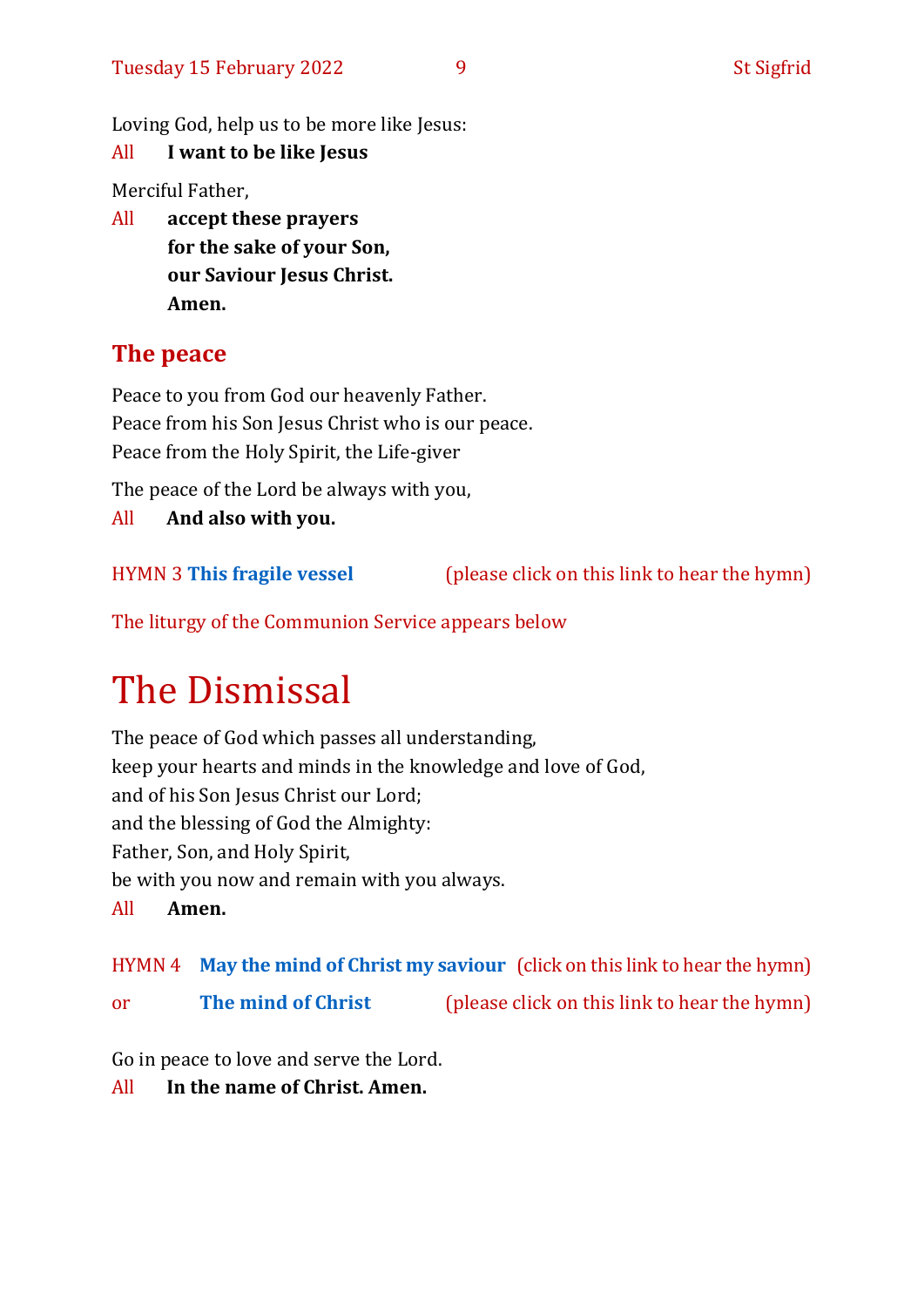# The Liturgy of the Sacrament

#### Eucharistic Prayer (prayer E)

The Lord be with you

#### All **and also with you.**

Lift up your hearts.

#### All **We lift them to the Lord.**

Let us give thanks to the Lord our God.

#### All **It is right to give thanks and praise.**

Father, you made the world and love your creation. You gave your Son Jesus Christ to be our Saviour. His dying and rising have set us free from sin and death. And so we gladly thank you, with saints and angels praising you, and saying,

All **Holy, holy, holy Lord, God of power and might, heaven and earth are full of your glory. Hosanna in the highest. Blessed is he who comes in the name of the Lord. Hosanna in the highest.**

We praise and bless you, loving Father, through Jesus Christ, our Lord; and as we obey his command, send your Holy Spirit, that broken bread and wine outpoured may be for us the body and blood of your dear Son.

On the night before he died he had supper with his friends and, taking bread, he praised you. He broke the bread, gave it to them and said: Take, eat; this is my body which is given for you; do this in remembrance of me.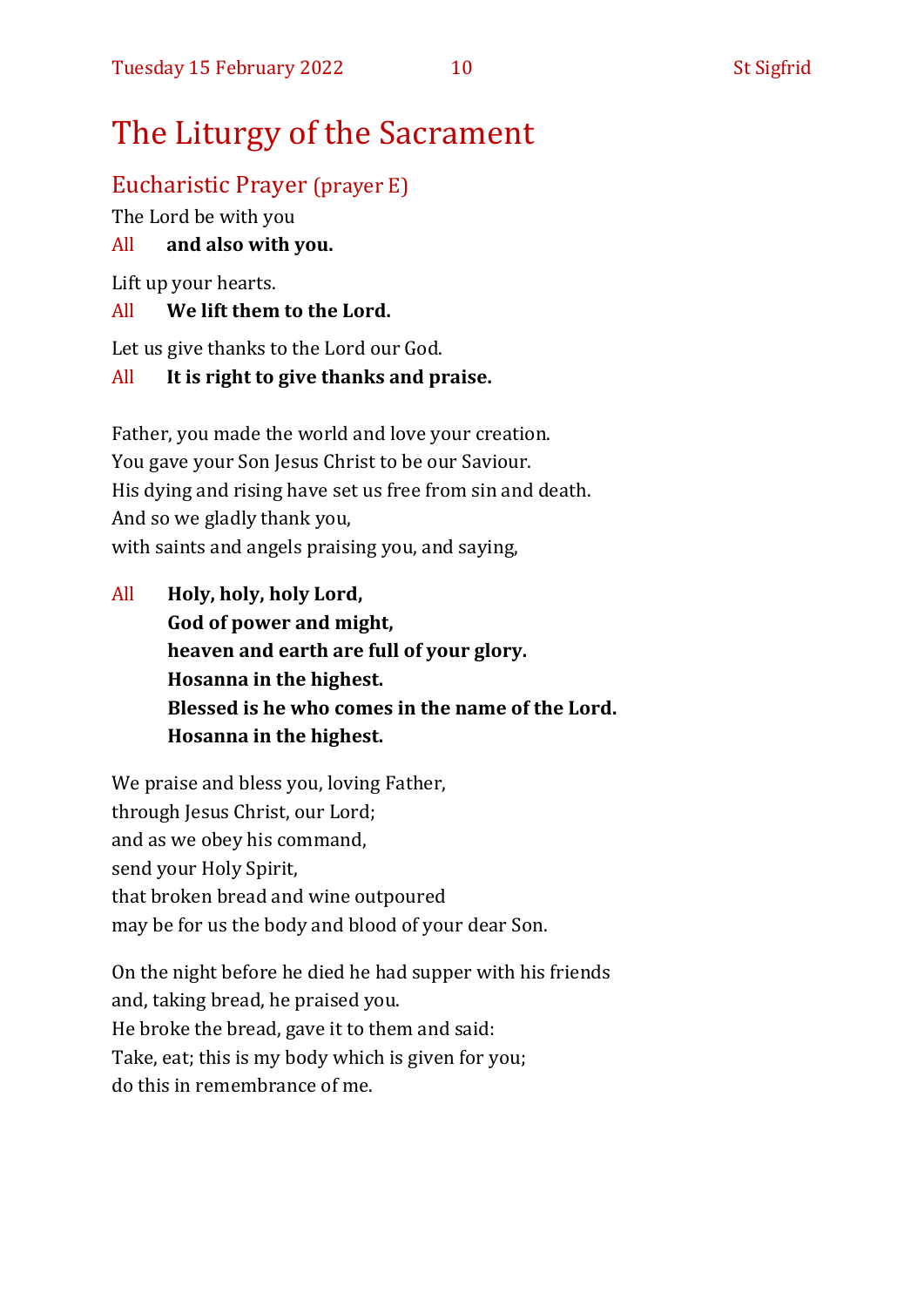When supper was ended he took the cup of wine. Again he praised you, gave it to them and said: Drink this, all of you; this is my blood of the new covenant, which is shed for you and for many for the forgiveness of sins. Do this, as often as you drink it, in remembrance of me.

So, Father, we remember all that Jesus did, in him we plead with confidence his sacrifice made once for all upon the cross.

Bringing before you the bread of life and cup of salvation, we proclaim his death and resurrection until he comes in glory.

Great is the mystery of faith:

# All **Christ has died. Christ is risen. Christ will come again.**

Lord of all life, help us to work together for that day when your kingdom comes and justice and mercy will be seen in all the earth.

Look with favour on your people, gather us in your loving arms and bring us with Sigfrid and all the saints to feast at your table in heaven.

Through Christ, and with Christ, and in Christ, in the unity of the Holy Spirit, all honour and glory are yours, O loving Father, for ever and ever.

All **Amen.**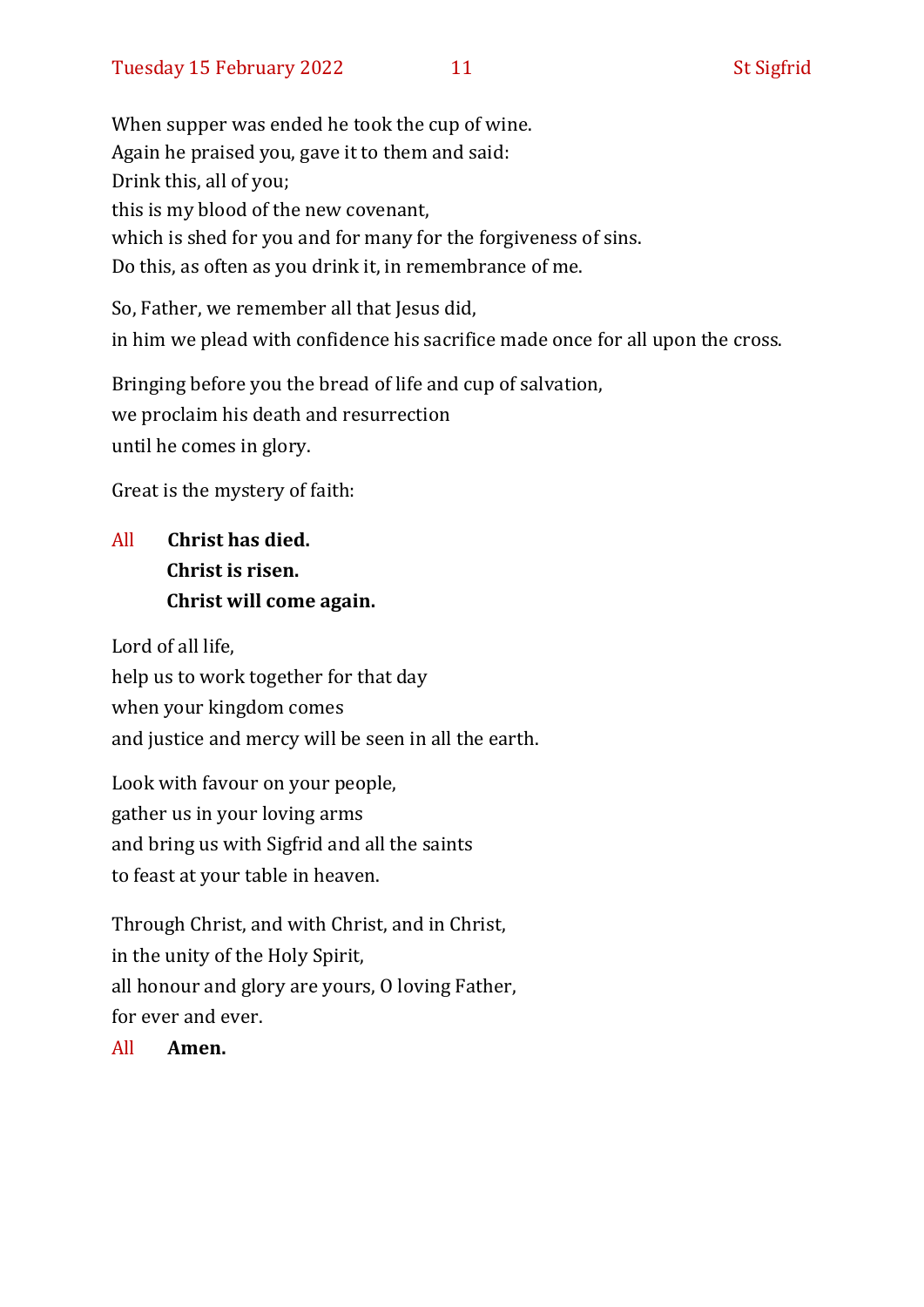## The Lord's Prayer

As our Saviour taught us, so we pray

All **Our Father in heaven, hallowed be your name, your kingdom come, your will be done, on earth as in heaven. Give us today our daily bread. Forgive us our sins as we forgive those who sin against us. Lead us not into temptation but deliver us from evil. For the kingdom, the power,** 

**and the glory are yours now and for ever. Amen.**

# Breaking of the Bread

We break this bread to share in the body of Christ.

- All **Though we are many, we are one body, because we all share in one bread.**
- All **Lamb of God,**

**you take away the sin of the world, have mercy on us.**

**Lamb of God, you take away the sin of the world, have mercy on us.**

**Lamb of God, you take away the sin of the world, grant us peace.**

Draw near with faith. Receive the body of our Lord Jesus Christ which he gave for you, and his blood which he shed for you. Eat and drink in remembrance that he died for you, and feed on him in your hearts by faith with thanksgiving.